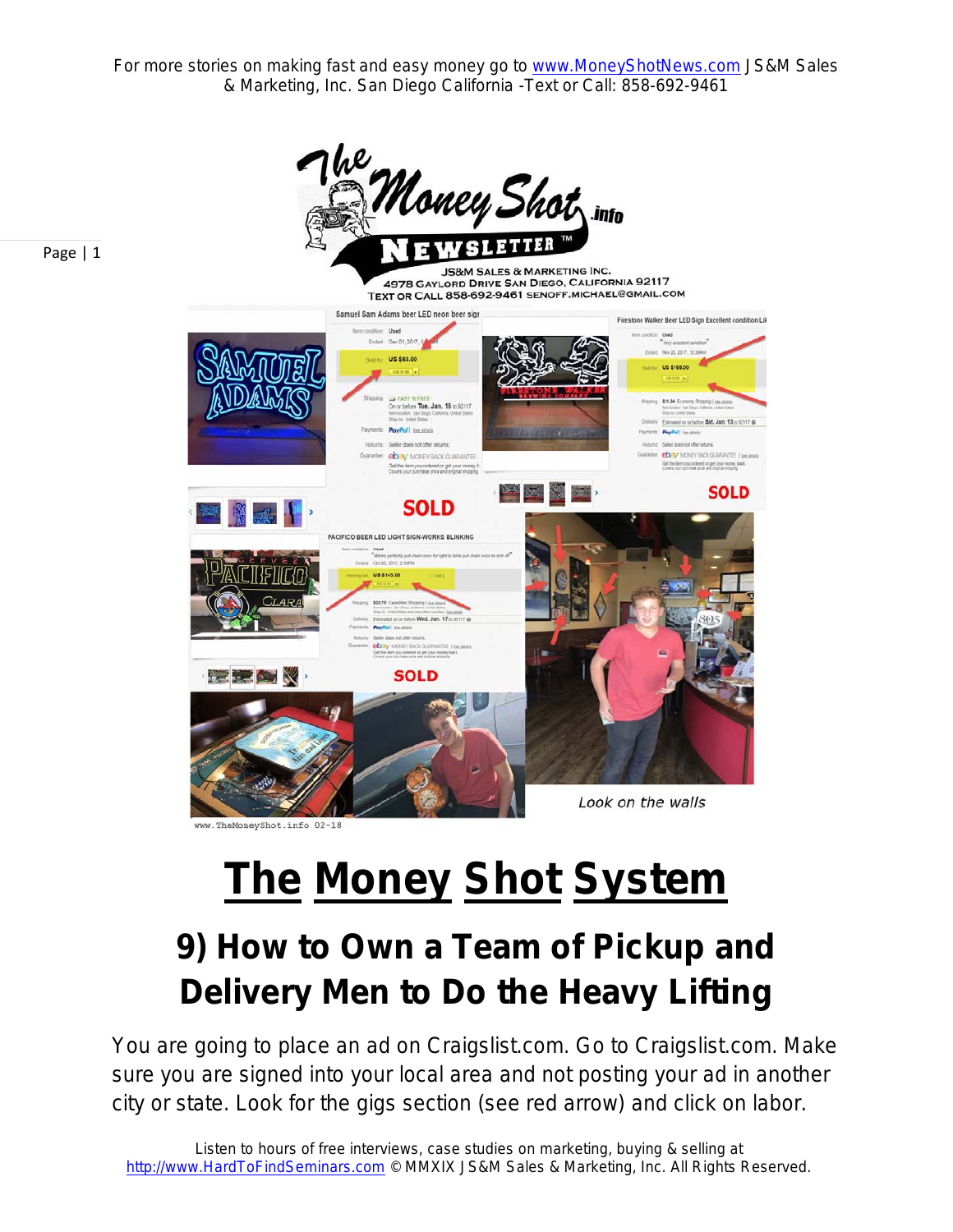This is where you post your add This add will cost you \$7. Don't worry. It will be the best \$7 you've ever spent. See the sample add below.

reply  $\boxtimes$   $\boxtimes$ prohibited<sup>[2]</sup> Posted 2 minutes ago print Page | 2  $\star$  Wanted A Man With a Truck (Clairmont Mesa) EG. ٠ Ξ (google map) compensation: Up To \$25 Per Trip WANTED Man With A Truck To Pick Up bra.t.ish.he.wae.kat.er<mark>i.r</mark> **And Deliver To Claremont Mesa** Comment From Davido ent From Davidge<br>ent: Écáââêò îò â Wanted A Man With a Truck Delivery To Clairemont.

Text for My Add. Edit Text to Fit Your Location.

Wanted A Man with a Truck Delivery to Claremont.

Ongoing work picking up packages and boxes throughout the day. Looking for you if you have a truck and are available on and off throughout the day to do small pickups and deliveries to Claremont Mesa.

Paid per pickup, depending on the item. Please email back:

- 1) Name
- 2) Best contact number, preferably a number to test
- 2) Where you are located at, what part of town
- 3) Your availability
- 4) Make and model of your truck
- 5) Also, include any other info you would like to share.

Again, I am looking for an ongoing working relationship with you, merely driving and picking up items for my small business. You must have a driver's license, be able to list at least 50 lbs., have proof of insurance. You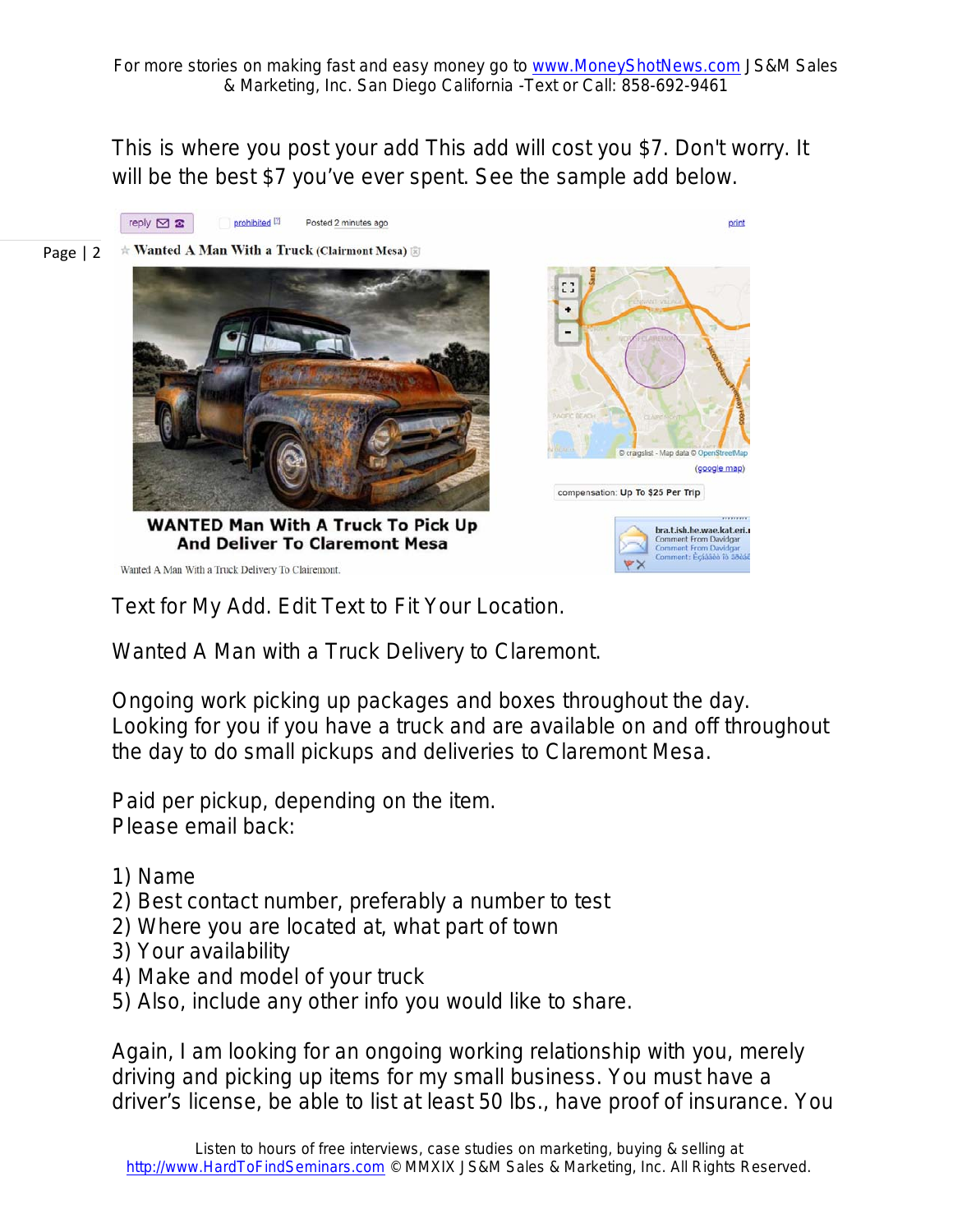will be an independent contractor and am looking at getting started at once. Looking forward to hearing from you.

Again, please send by email your

- Page | 3
- 1) Name
- 2) Best contact number, preferably a number to test
- 2) Where you are located at, what part of town
- 3) Your availability
- 4) Make and model of your truck
- 5) Also, include any other info you would like to share.

-------------------------------

Below is a list of drivers that I've gathered from the add above. I want to show you how easy it is to find drivers to do your pickups for you.

If you want to play, you'll have to pay. Getting others to do your pickups for you will put you into the pro seller category and free up your time doing other stuff that is more critical.

This is a game about time and margins. And because you're getting all of this stuff for free, you can put a little money into a driver and delivery.

It took me only five minutes to find my first driver.

PRO TIP: You want to be able to pay your drivers digitally if possible. See if they have a PayPal account or if you can get them to open up a PayPal account or a [Venmo.com](https://venmo.com/) account. Many people now have a Zelle account too.

This is going to save both you and your driver a ton of money on gas and time.

PRO TIP: After you gather the names and contact information of your potential drivers, you want to get them on your cell phone and in an excel file/spreadsheet to keep on your computer. You want to have this information available.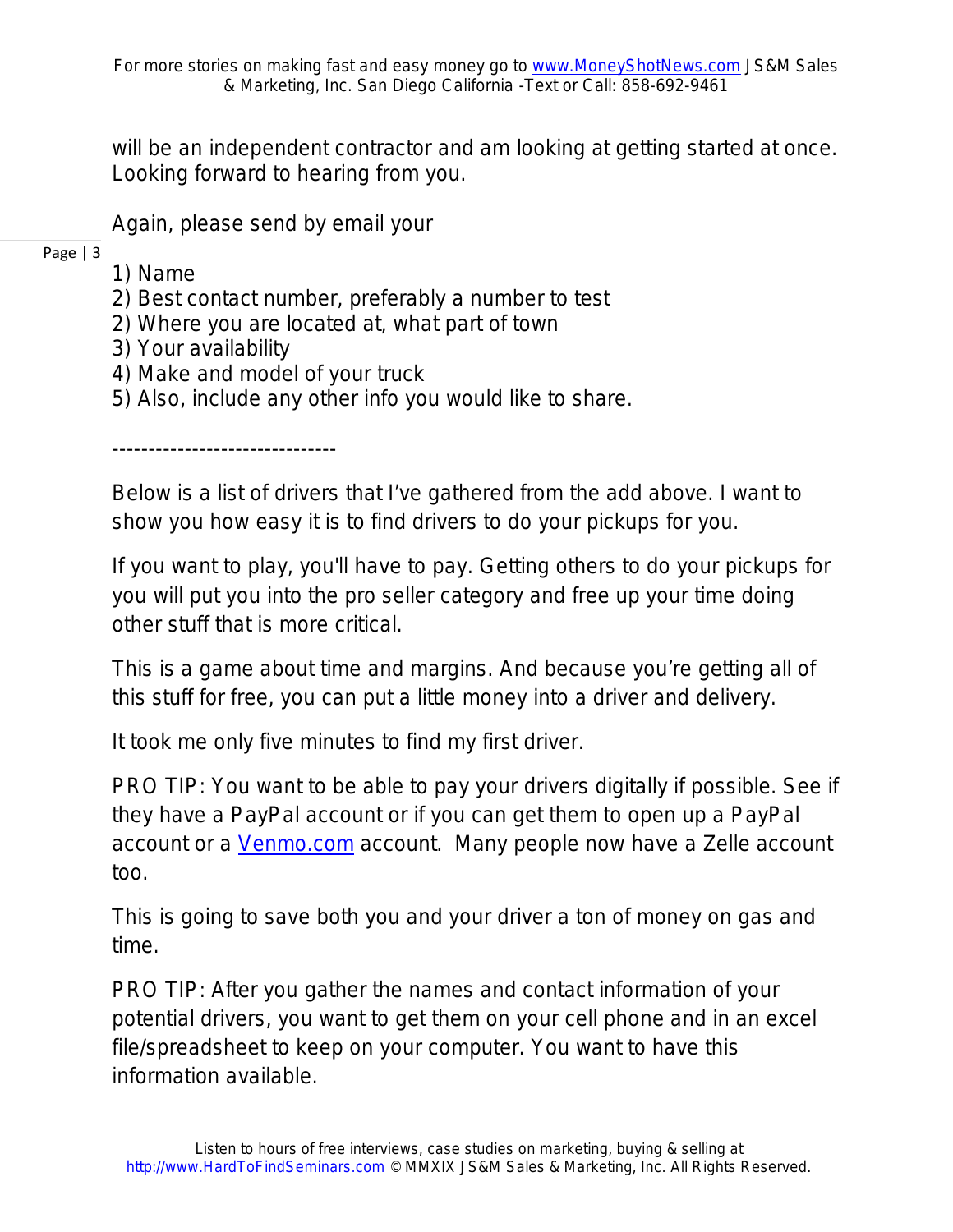*------------------------------*

*My name is Daniel I live in Clairemont I have a 2003 Ford F150 with a locking shell and rack. I have open availability, and my phone number is 619-359-7684 drichards83@yahoo.com*

Page | 4

*Keith Woerle, 2016 Ram 1500 short bed, yes, I have a license, Alpine, 619-530-2317 kcranch@cox.net*

*-------------------------------*

*------------------------------*

*Subject: Wanted A Man with a Truck My name is Hector Arellano. hectorcarellano@msn.com I have a 1998 Nissan Frontier, and I am available after-hours Monday to Friday and all day on Saturday. I am in El Cajon, CA. 562-313-8278 Hector. --------------------*

*Subject: Wanted A Man with a Truck*

*Good Evening,*

*I am interested in this gig and could be able to do this. I do have a full-time job with the United States Coast Guard, but I have done several side jobs like this in the past utilizing my truck and moving capabilities. Below is the information you had asked for. If you need anything else, please let me know. Thanks, and have a great weekend!*

*1) Name: Steve 2) sk42597@msn.com 3) Contact number: 781-710-3434 4) Availability: 3-330 pm on (Monday - Friday) and weekends are open (Saturday + Sunday) 5) Full size Ford F-150 super-cab (extended bed with bed cover and ratchet straps, etc.)*

*Beat Regards, Steve*

*---------------------------------------*

*Hi Mike, my name is Jim best email is jim\_war619@yahoo.comand I have a 2011 Ford Ranger. I can lift and drive. I'm available throughout the day. I also have a 2006 Prius for lighter duty hauling and longer trips. I have fit 600 lbs. of bagged concrete in the Prius. Both vehicles are registered and insured, and I have a valid CA DL. I can be reached at 619-402-4726. I look forward to hearing from you, Jim.*

*Hi Mike,*

*Here's my information:*

*---------------------------------------*

*1. Ian Jang ianjang@anymail.com.com* 

*2. (408)702-5449*

*3. I live in Kearny Mesa/Spectrum area.*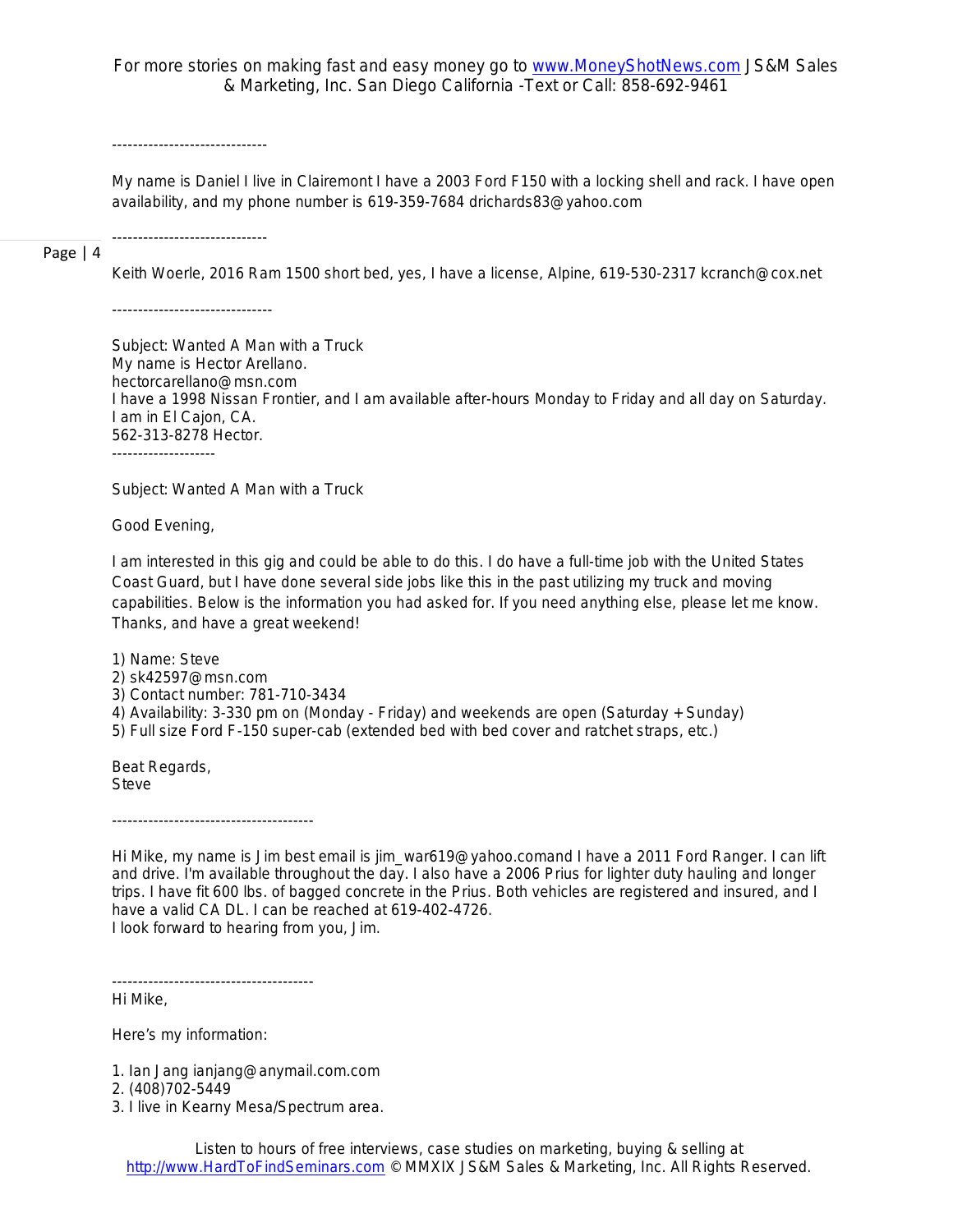*4. I'm available at all times besides Monday and Wednesday evenings from 5-10 PM. 5. Black Ford F-150 6. I've also attached my resume for your review. Thank you! Ian -------------------------------------*

Page | 5 *1. Joshua Moore sumojosh@anymail.com.com 2. 702-592-3269 2. La Jolla, UCSD area 3. Sunday-Friday mornings, but I'm out of town quite a bit 4. Ford F-150, 5 1/2' bed 5. I'm looking for some work to do in the off time while I'm in San Diego. I'd like to hear more about the position to see if this would be a good fit -------------------------------------*

*Christopher McRae cardiffchris1@anymail.com.com 619 504 5518*

*I reside in Claremont*

*I have a 2003 F150 shorted with a tarp cover. Also, have hatchback 2014 Prius*

*I have been driving for work since 1996 Tow Trucks Dealership Auto Parts Hospital Medical Specimens Residential RX Air Cargo -------------------------------------*

*James Baum baum.jamesbaum@anymail.com.com Best contact number. 858-729-3650 Spring valley Your availability Monday/Tuesday most of the day Friday most of the day Make and model of your truck Nissan titan 2018 I'm reliable and a hard worker.*

*-------------------------------------*

*Boby Woodall 619-729-3855*

*bobywoodall@anymail.com.com Chevy, 1500, license, reg, and insurance. east county sd. Available every day after 2:30 but could make myself more available.* 

*---------------------------------------*

*My name is Miguel Trujillo contact info is 6195385464. I'm located in San Diego Chula Vista. I'm available all morning until 3:30 pm to 6:30 pm then after free for the rest of the day. Free the weekends, I have a 2018 Toyota Tacoma. Great driver miggsog93@anymail.com.com*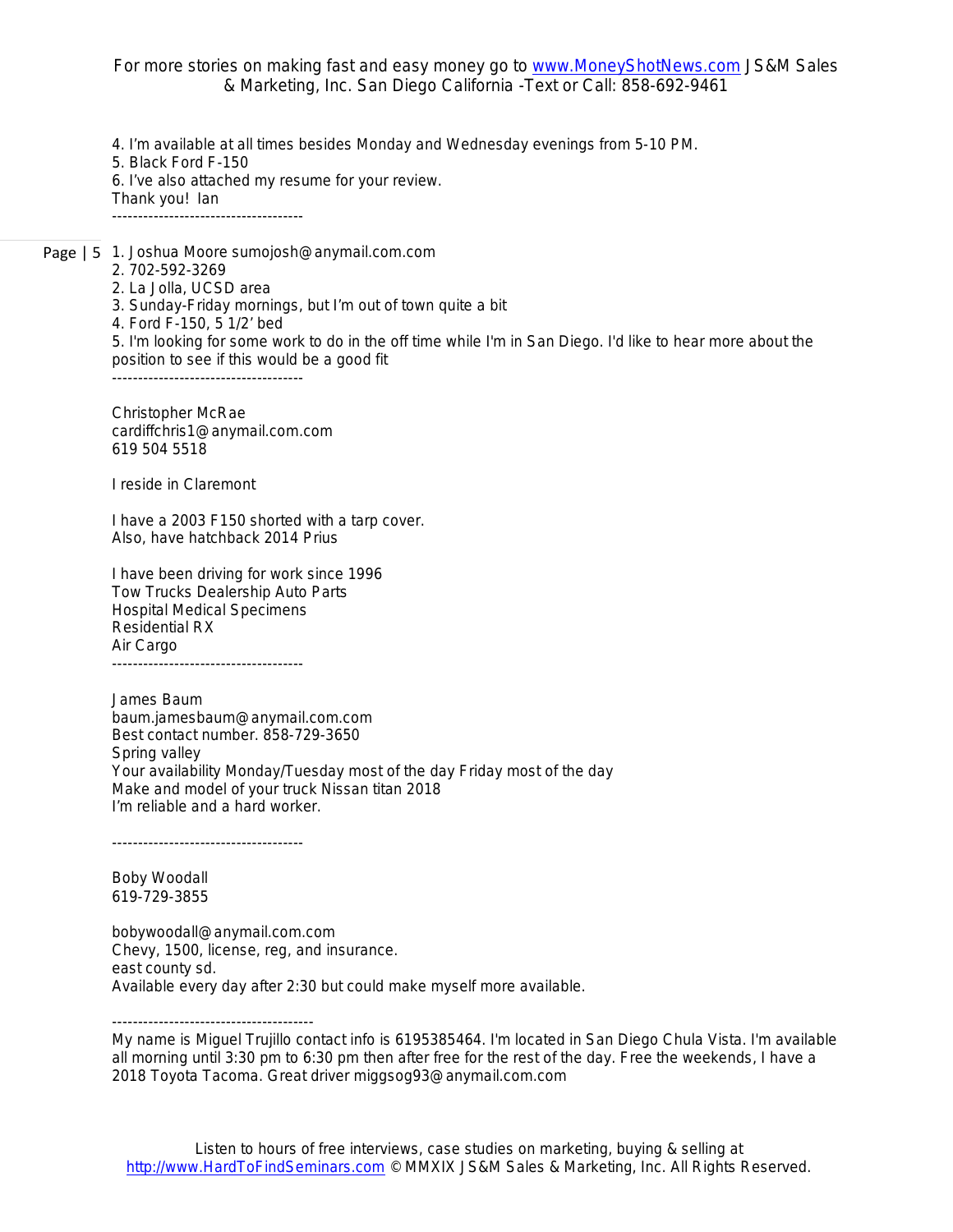*-------------------------------------*

Page | 6 *4) 2006 TOYOTA TUNDRA WITH SHELL, GREAT SHAPE MECHANICALLY AND VISUALLY 1) MATT JONES 2) (760) 733-9960 3) I AM IN CARDIFF BY THE SEA BUT DRIVE ALL OVER THE COUNTY AND OC 3) Your availability MONDAY AFTER 12:00, TUESDAY-FRIDAY, PART TIME 5) I AM A 1099 SALES REP AND MANAGER, ALTHOUGH I WORK MONDAY-FRIDAY I HAVE TIME DURING MOST DAYS FOR ADDITIONAL JOBS INSURANCE, GOOD APPEARANCE, PROFESSIONAL, CLEAN DRIVING RECORD OR NO ARRESTS. MUST BE LEGAL WORK ------------------------------------------ Erik Lonning. sdlocal858@yahoo.com (760) 967-7311 Erik Lonning sdlocal858@yahoo.com 858-967-7311 Live in Clairemont I'm available most days after 12noon. I work a flexible schedule running my own business in the early morning. 2018 Toyota Tacoma -------------------------------------------- Name: Miguel Lopez My email is: Mike\_lopez.83@yahoo.com Phone #: (760)321-8467 Location: Chula Vista Availability: open /anytime ------------------------------------------------ Scott fallow Toyota tundra With years of experience moving and able to load and unload. I also am a commercial driver by trade. 619-201-1904 Located off the 67 15 minutes from Claremont Mesa. ------------------------------------------ Bryan Kominiak bkom.hector@anymail.com.com +1 (760) 279-1196 1990 K1500 flatbed with a 1-ton crane. I live in Bay Park, and I am consistently available.*

*-------------------------------------------*

*Mike 716-330-9924 Oceanside I can be available when you need*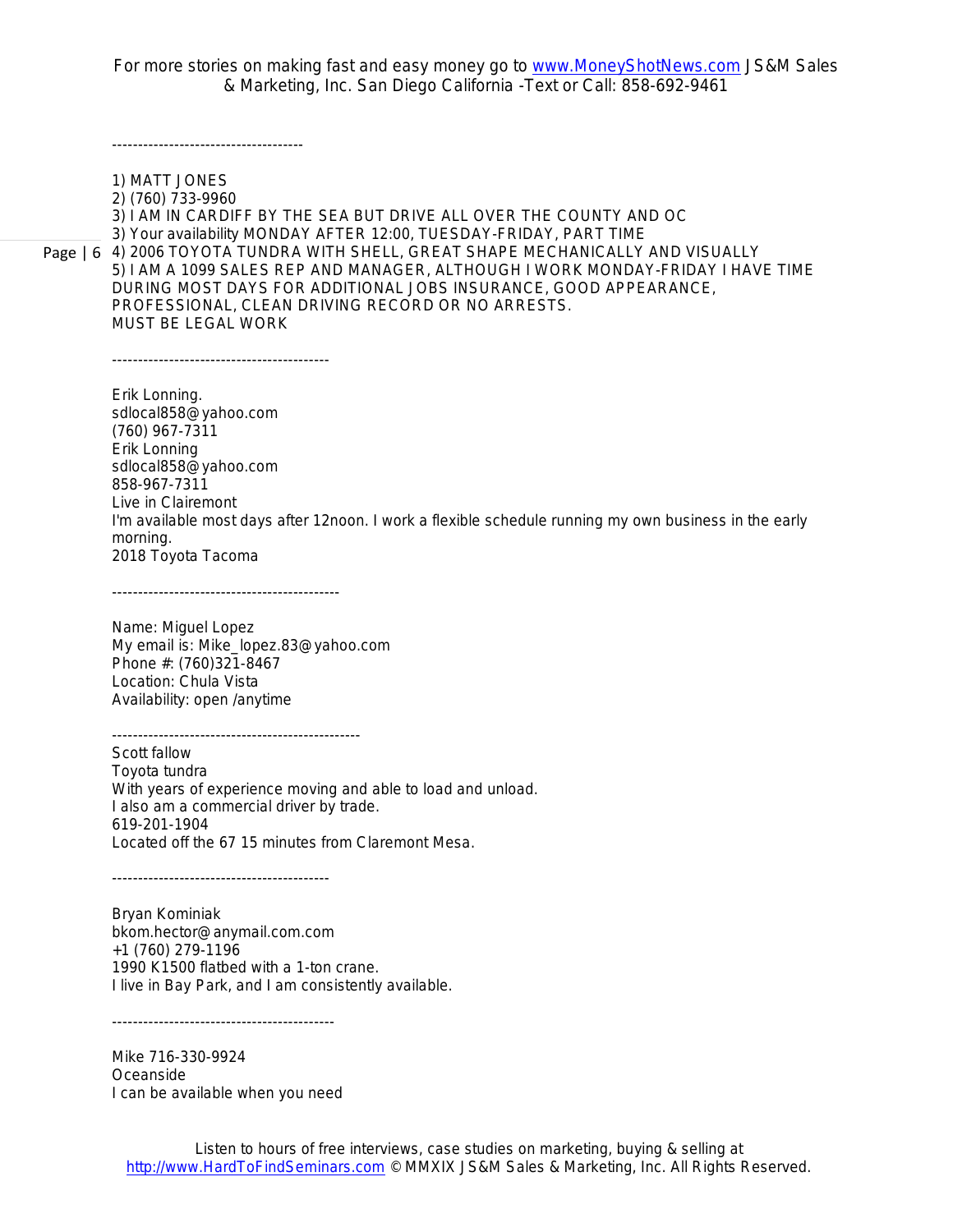*I have a Mazda pickup truck…like a little Ford ranger…I've been doing pickups and deliveries my whole life…*

*I am 55 years old I'm going to DMV to switch my license to California ---------------------------------------------------*

Page | 7 *Julio Trujillo*

*Juliotrujillo31@yahoo.com I live by the 94 and the 15 pickup truck Avaialable during the day. I have a night job 5-2. My truck is a 98 Silverado well maintained, have a class b driver's license and I'm used to carrying, I have worked for Moving companies. +1 (760) 756-0849*

*--------------------------------------*

*Joseph josephaguilar181@anymail.com.com escondido My number is (760)495-2588 I live in 4258 Copeland Ave San Diego, CA 92105 I'm available anytime at any day my truck model is ford 150 2002 I have insurance and I usually use my truck for construction*

Here's my go-to list for drivers that I typed up into excel. You can email this to your cell phone, and whenever you need the driver to pick up for you fast, you have your available men with trucks. You have their availability location and contact information.

Here's what's going to happen as you start to use a few of these drivers. You are going to connect with one or two drivers. They are going to work for a fair price. They are going to be available when you call. They are going to get the job done on time. And you will like them. Then you'll call them back time and time again. So, now you have a driver. You are getting the stuff for free. You don't have to take YOUR time to do pickups, and there is still plenty of margins for you to make your money. Problem solved for a \$7 ad on Craigslist.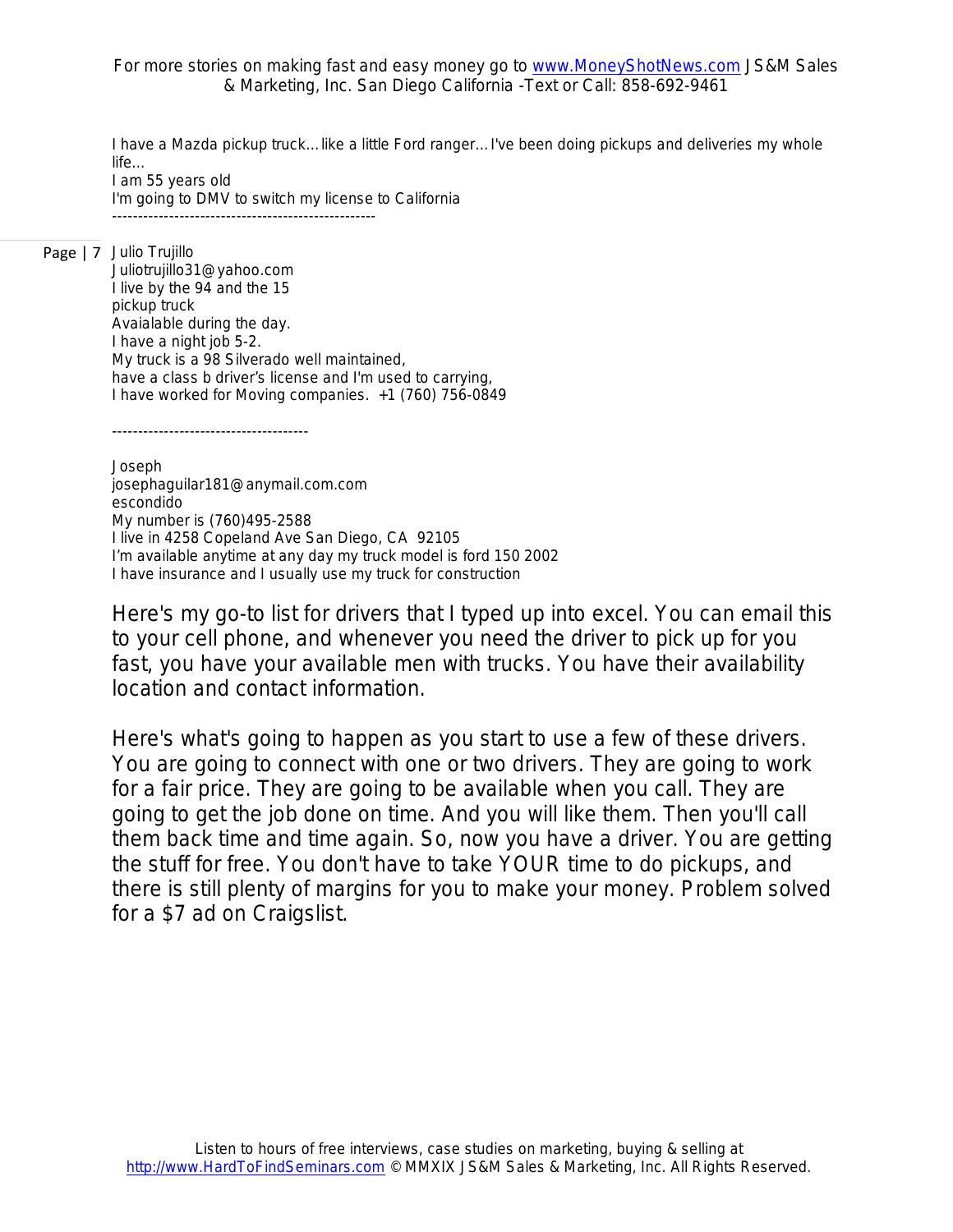|                                |                            |                           | Craigslist Responders - Microsoft Excel        |                                  |                                                   | $\equiv$                                     |  |
|--------------------------------|----------------------------|---------------------------|------------------------------------------------|----------------------------------|---------------------------------------------------|----------------------------------------------|--|
| ït                             | Review<br>Formulas<br>Data | Add-Ins<br>View           | Acrobat                                        |                                  |                                                   |                                              |  |
|                                | A<br>$-10$                 | Wrap Text                 | General                                        | $-155$                           |                                                   | Σ AutoSum<br>Ħ                               |  |
| $ \cdot $ $\mathbb{H}$ $\cdot$ |                            | -a- Merge & Center *<br>æ | $\frac{1}{00}$ $\frac{0}{00}$<br>$s -$         | Conditional<br>Cell<br>Format    | Delete Format<br>Insert                           | Fill *<br>Sort & Find &<br>2 Clear           |  |
|                                |                            |                           |                                                | Formatting * as Table * Styles * |                                                   | Filter * Select *                            |  |
| Font                           | - 50                       | Alignment                 | 15<br>Number<br>15                             | Styles                           | Cells                                             | Editing                                      |  |
|                                |                            |                           |                                                |                                  |                                                   |                                              |  |
| fx                             |                            |                           |                                                |                                  |                                                   |                                              |  |
|                                | A                          | B                         | $\mathsf{C}$                                   |                                  | D                                                 | E                                            |  |
| $\mathbf{1}$                   | <b>Name</b>                | Phone                     | Email                                          | <b>Area or Location</b>          |                                                   | <b>Type of Truck</b>                         |  |
| $\overline{2}$                 |                            |                           |                                                |                                  |                                                   |                                              |  |
| $\overline{3}$                 | Daniel                     | 619-359-7684              | drichards83@yahoo.com                          | Claremont                        |                                                   | 2003 Ford F150 with a locking shell and rack |  |
| $\overline{4}$                 | Keith Woerle               | 619-530-2317              | kcranch@cox.net<br>Alpine                      |                                  |                                                   | 2016 Ram 1500 short bed                      |  |
| 5                              | <b>Hector Arellano</b>     | 562-313-8278              | hectorcarellano@msn.com                        | <b>El Cajon</b>                  |                                                   | 1998 Nissan Frontier                         |  |
| 6                              | Steve                      | 781-710-3434              | sk42597@msn.com                                |                                  |                                                   | Full size Ford F-150 super-cab               |  |
| 7                              | Jim                        | 619-402-4326              | jim ward619@yahoo.com                          |                                  |                                                   | 2011 Ford Ranger                             |  |
| 8                              | lan Jang                   | 408-702-5449              | ianjang@gmail.com<br>Kearny Mesa/Spectrum area |                                  |                                                   | <b>Black Ford F-150</b>                      |  |
| 9                              | Joshua Moore               | 702-592-3269              | sumojosh@gmail.com                             | La Jolla, UCSD area              |                                                   | Ford F-150, 5 1/2' bed 5                     |  |
| 10                             | <b>Christopher McRae</b>   | 619 504 5518              | cardiffchris1@gmail.com                        | Claremont                        |                                                   | I have a 2003 F150 shorted with tarp cover.  |  |
| 11                             | James Baum                 | 858-729-3650              | baum.jamesbaum@gmail.com                       | <b>Spring Valley</b>             |                                                   | Nissan titan 2018                            |  |
| 12                             | <b>Boby Woodall</b>        | 619-729-3855              | bobywoodall@gmail.com                          | <b>East County San Diego</b>     |                                                   | Chevy 1500                                   |  |
| 13                             | <b>Miguel Trujillo</b>     | 619-538-5464              | miggsog93@gmail.com                            | San Diego Chula Vista            |                                                   | 2018 Toyota Tacoma                           |  |
| 14                             | <b>MATT JONES</b>          | 619-733-9960              |                                                | <b>CARDIFF BY THE SEA</b>        |                                                   | 2006 TOYOTA TUNDRA WITH SHELL                |  |
| 15                             | <b>Erik Lonning</b>        | 858-967-7311              | sdlocal858@yahoo.com                           | Claremont                        |                                                   | 2018 Toyota Tacoma                           |  |
| 16                             | <b>Miguel Lopez</b>        | 619-321-8467              | Mike lopez.83@yahoo.com                        | Chula Vista                      |                                                   |                                              |  |
| 17                             | Scott Fallow               | 619-201-1904              |                                                |                                  | Located off the 67 15 minutes from (Toyota Tundra |                                              |  |
| 18                             | <b>Bryan Kominiak</b>      | 619-279-1196              | bkom.hector@gmail.com                          | <b>Bay Park</b>                  |                                                   | 1990 K1500 flatbed with a 1 ton crane        |  |
|                                | 19 Mike                    | 716-330-9924              |                                                | Oceanside                        |                                                   | Mazda pickup trucklike a little Ford ranger  |  |
| 20                             | Julio Trujillo             | 619-756-0849              | Juliotrujillo31@yahoo.com                      | I live by the 94 and the 15      |                                                   | 98 Silverado                                 |  |
| 24                             |                            |                           |                                                |                                  |                                                   |                                              |  |



### **Special Offer from Michael Senoff**

I would like to make you a onetime offer.

I understand that getting started with something new can be nervewracking.

There are certain people out there who need a coach. They want an expert to run ideas by and want one on one help in growing their business.

I would like to offer this help to you.

Enjoy one full year of personal one to one coaching from me, Michael Senoff for a onetime fee of \$2997.